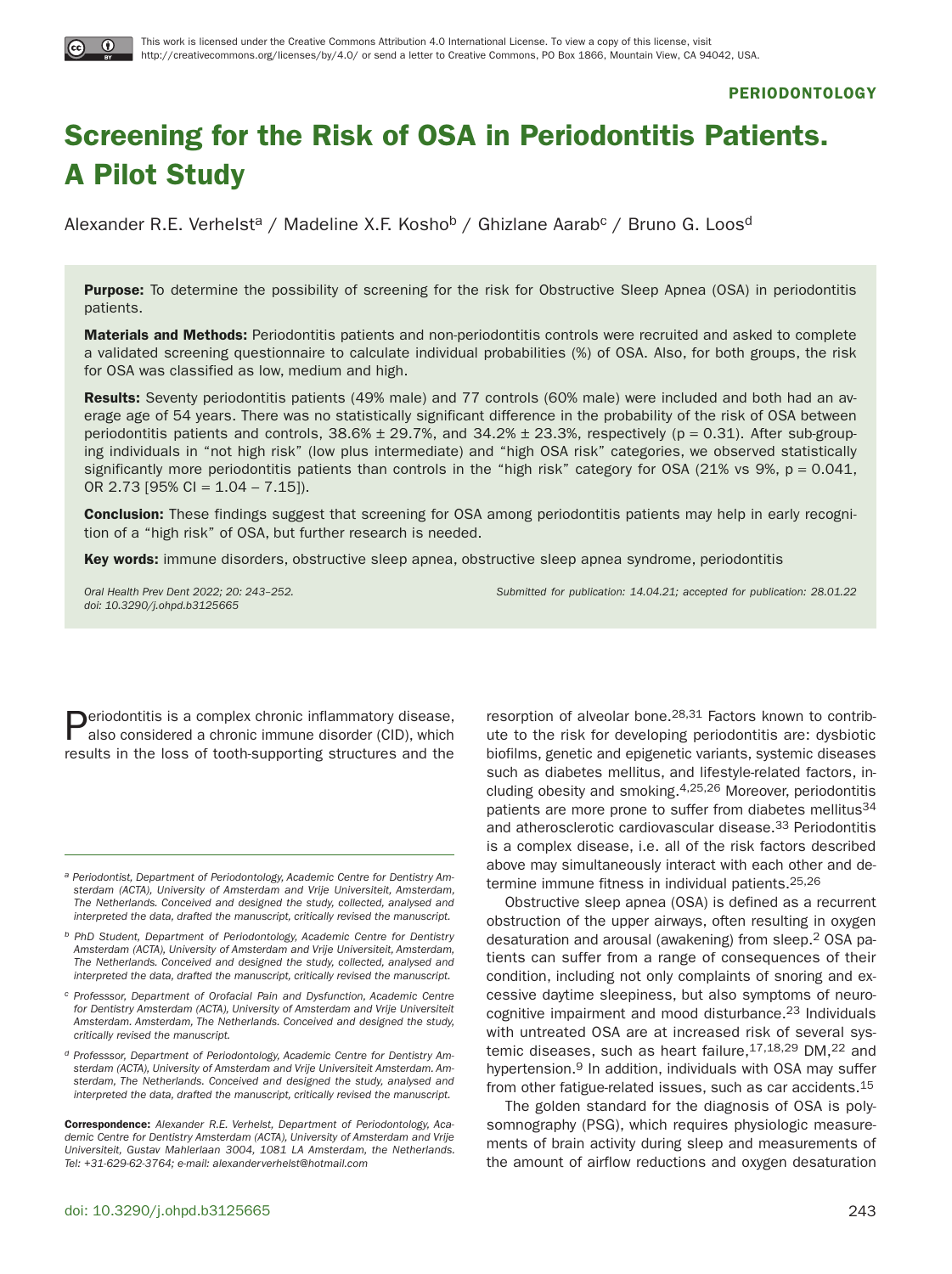during sleep.12 Based on the PSG, an apnea-hypopnea index (AHI) is obtained and those with an AHI of at least 5 events/hour are diagnosed with OSA.2 Nevertheless, the symptoms and/or disease-related knowledge of the individual, of his/her family members or even of the family physician, are not always present.<sup>39</sup> Consequently, the pathology of OSA and its diagnosis often goes undetected. Therefore, the prevalence of OSA is not clearly defined. Nevertheless, in a systematic review, the prevalence of OSA was estimated to be 49.0% for an AHI score of ≥ 5 events per hour and 28.5% for an AHI score of  $\geq$  15 events per hour among the Dutch population in the age range of 30 – 69 years.5

Several risk factors have been suggested for OSA, obesity being the strongest. An increase in body weight of 10% leads to a 6-times higher risk of having an AHI value of  $\geq$  15/h and might be associated with an increase of 32% in AHI score.30 Moreover, a reduction of 10% in body weight might yield a reduction of AHI of 26%.19 A recent review described that OSA patients show an increased prevalence of diabetes (15% in OSA patients vs 3% in a general population). Since reduced sleep can increase insulin resistance and/or glucose intolerance, it could have a direct relationship with OSA, but a causal link has not yet been established.<sup>8</sup> When comparing sexes, two studies found males to be at an increased risk for high AHI values.19,38 Also, age is associated to OSA: people show an increased risk for having a higher AHI-value up to the 7th decade of life.19,39 In a systematic review assessing the influence of smoking on sleep and OSA, it was stated that smokers have a greater probability of OSA than non-smokers and former smokers.<sup>10</sup> However, the latter paper also mentioned that the literature lacks strong evidence for the relation between smoking and OSA. Since OSA shares several of the above mentioned risk factors with periodontitis and co-morbidities, all related to a reduced immune function, it is conceivable that patients suffering from periodontitis are more prone to a higher risk for OSA than individuals without periodontitis.

Several studies have reported on the association between OSA and periodontitis. However, there are no studies investigating the prevalence of OSA or the risk of having OSA among periodontitis patients using the validated questionnaire developed by Eijsvogel et al. $13$  One article<sup>27</sup> is available on the risk for OSA and periodontitis; however, it employed the less accurate STOP-BANG questionnaire. A moderate positive association between periodontitis and OSA was found in that study.

Therefore, the aim of this pilot study was to determine whether it is possible to screen periodontitis patients for the risk of having OSA, carried out at a periodontal clinic in a population predisposed to potentially suffer from OSA. To assess the risk for OSA, we used a validated risk-screening questionnaire which was originally validated against polysomnography (PSG); the purpose was not to diagnose OSA. Since periodontitis and OSA share risk factors, we hypothesized that a person's risk for OSA would be higher if he or she has periodontitis.

# **MATERIAL AND METHODS**

### **Patient Recruitment**

For the current cross-sectional pilot study, patients were recruited over a period of 10 months at the dental clinics of the Academic Centre for Dentistry Amsterdam (ACTA) (March 2018 – January 2019). The study is a part of a larger study which investigates systemic conditions among subjects with and without periodontitis (study in progress). All participants received verbal and written information about the purpose of the study and provided informed consent. Participants had to be able to read and understand the Dutch language. The parent study was registered at the ClinicalTrials.gov (Identifier NCT03459638) and was approved by the Medical Ethics Committee (METC) of the VU University Medical Center (2017.490 (A2019.151) – NL62337.029.17). For this study, the STROBE guidelines were followed.37

All subjects  $\geq 40$  years of age, diagnosed with periodontitis and referred for treatment of periodontitis to the Department of Periodontology at ACTA, were asked to volunteer for this study. Patients were initially diagnosed with periodontitis if they fulfilled the criteria of the Centers for Disease Control and Prevention – American Academy of Periodontology (CDC-AAP) case definition.<sup>14</sup> Based on the clinical measurements and the radiographic analysis, subjects that were diagnosed with periodontitis ( $\geq 2$  interproximal sites with CAL  $\geq 3$  mm and  $\geq 2$  interproximal sites with PPD  $\geq 4$  mm [not on same tooth] or one site with PPD  $\geq$  5 mm) were asked to participate. Staging and grading was applied for each included periodontitis case according to criteria of the consensus report of the World Workshop on the Classification of Periodontal and Peri-Implant Diseases and Conditions.28

Control subjects were recruited consecutively among dental patients without periodontitis from the ACTA Clinics for General Dentistry, where appointments were scheduled for regular dental check-ups or restorative procedures. No efforts were made to match patients with control subjects with respect to age, sex or other characteristics. Control subjects,  $\geq$  40 years of age, were included if they did not fulfil any of the aforementioned criteria for case definition. In addition, these subjects showed no interproximal alveolar bone loss on ≤1-year-old dental bitewing radiographs.

## **Clinical Procedures**

Both periodontitis patients and control subjects underwent research-related examinations, which involved the following procedures and/or analyses:

- Measurement of systolic and diastolic blood pressure. Blood pressure was measured three times on the right arm with a digital sphygmomanometer (Omron; Kyoto, Japan). The blood pressure was defined as the average of the second and third measurement.
- Measurement of height and body weight, waist and neck circumference, and a questionnaire for demographic characteristics.
- Finger-prick for measuring HbA1c levels: a drop of blood was obtained with a finger prick (Greiner Bio-one Safety Lancet) and collected in a special collection tube (Hem-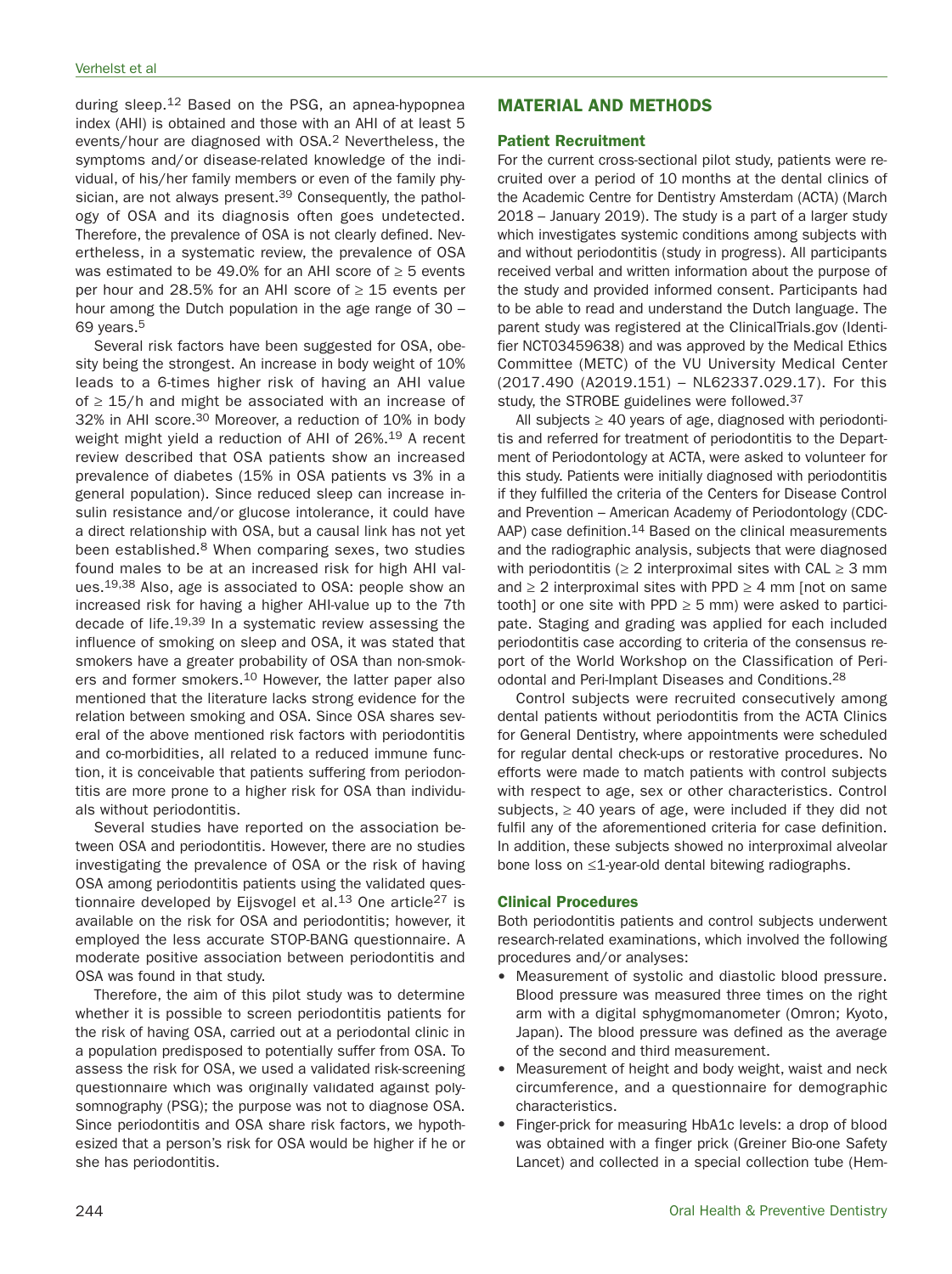**Fig 1** Flowchart of selection of periodontitis patients and controls.



Col, Labonovum BV; Limmen, the Netherlands). The collection tube was sent to the laboratory for biochemical analysis by regular mail.

Recently, a new validated questionnaire consisting of 24 questions was introduced to screen for the risk of OSA. The questionnaire consists of items that best predict the risk of OSA.13 The risk of OSA was classified as low < 35%, intermediate 35–55%, and high >55%.13 Patients were provided with the OSA questionnaire after periodontal and clinical measurements were taken and the finger-prick procedure was performed (24 questions, supplement 1). All study subjects filled out the questionnaire privately. The questionnaire was labelled with a research number and took 10–15 min. The resulting risk for OSA was sent by letter to the patient, including a letter to their general practitioner if the OSA risk was high.

## **Data Analysis**

The primary outcome was the risk for OSA in periodontitis patients and controls. No sample calculation was performed, since no data were available about a possible relationship between periodontitis and OSA, using the validated OSA risk questionnaire. Therefore, this study should be considered a pilot study.

First, the risk of OSA was determined for each individual with the validated questionnaire, which also takes into account demographic data such as sex, age, weight, and neck circumference. Participants were assigned to one of the three

pre-determined risk categories for OSA: low, intermediate or high.13 Subsequently, the high-risk category was assessed for its distribution in periodontitis patients and controls.

Data were analysed with SPSS 25.9.6.0.0 (IBM SPSS; Armonk, NY, USA). The means, standard deviations and frequency distributions were calculated. Background and OSArelated characteristics within the study population were compared with parametric and non-parametric tests (independent samples t-test and chi-squared test, respectively). Odds ratios (OR) with corresponding 95% confidence intervals (CI) were calculated when applicable. To further explore possible confounding effects of variables that were not included in the questionnaire, we performed a logistic regression analysis, creating three models. Model one corrected for smoking, the second model corrected for elevated HbA1c, and the third model corrected for both smoking and elevated HbA1c. We applied a cut-off value of HbA1c  $\geq 7\%$ (53 mmol/l), corresponding to the probability of having diabetes in the Dutch population, and avoiding the inclusion of possible false positive subjects.36

For all analyses, the significance level was set at  $p < 0.05$ .

# **RESULTS**

## **Background characteristics**

In this study, 145 referred periodontitis patients were screened for suitability. Seventy cases fulfilled the inclusion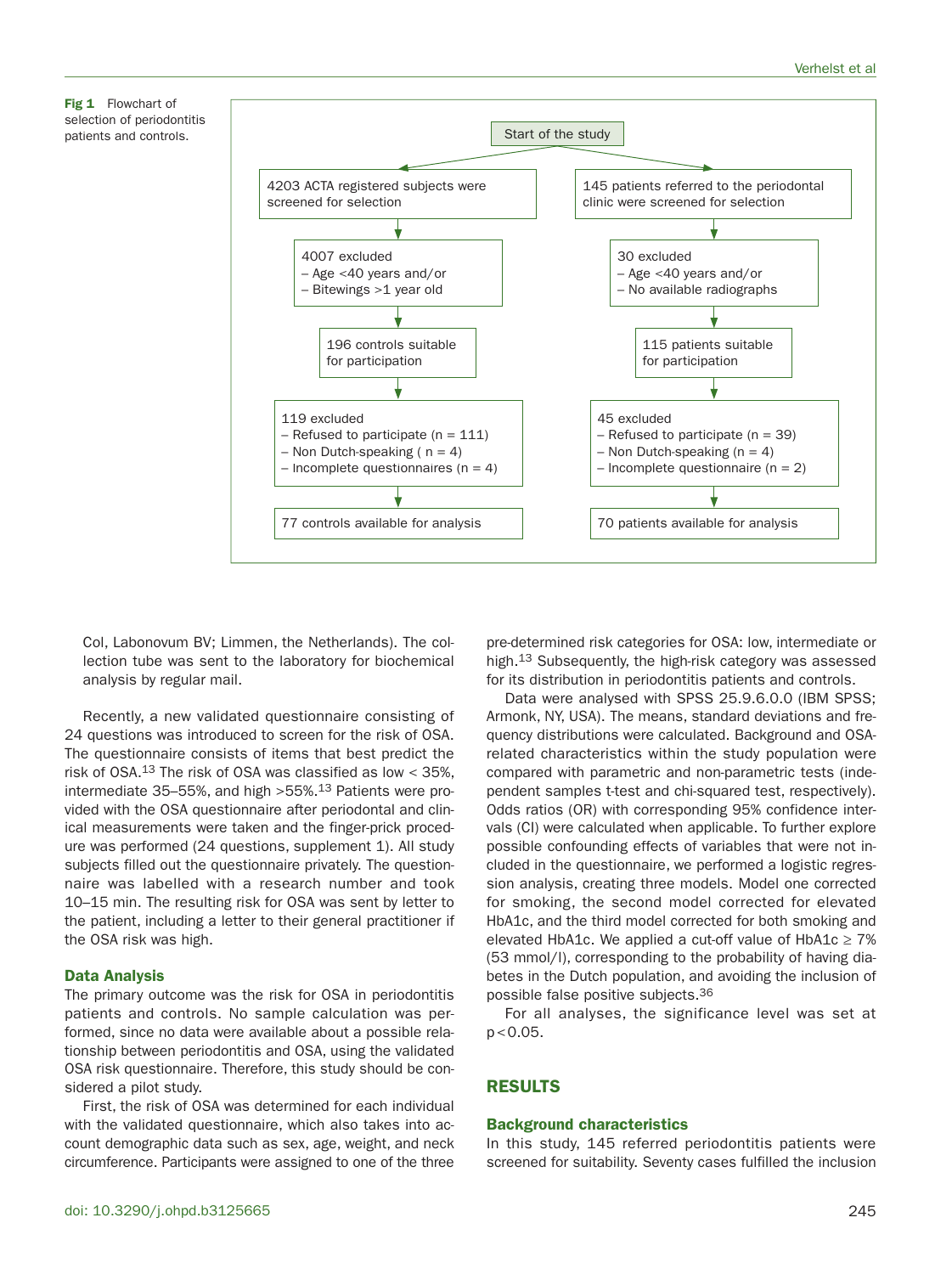Table 1 Background characteristics of the study population

|                                 | Control        | <b>Periodontitis</b> |         |
|---------------------------------|----------------|----------------------|---------|
|                                 | $(n = 77)$     | $(n = 70)$           | p-value |
| Age (years)                     | $53.6 \pm 9.3$ | $54.3 \pm 8.5$       | 0.620   |
| <b>Sex</b>                      |                |                      | 0.174   |
| Male                            | 46 (59.7)      | 34 (48.6)            |         |
| Female                          | 31(40.3)       | 36(51.4)             |         |
| <b>Origin</b>                   |                |                      | 0.678   |
| European                        | 52 (67.5)      | 45 (64.3)            |         |
| Non-European                    | 25 (32.5)      | 25(35.7)             |         |
| Educationa                      |                |                      | 0.105   |
| Primary                         | 9(11.7)        | 16 (22.9)            |         |
| Secondary                       | 21(27.3)       | 22(31.4)             |         |
| >Secondary                      | 47 (61.0)      | 32(45.7)             |         |
| BMI ( $\text{kg/m}^2$ )         | $26.0 \pm 4.8$ | $26.8 \pm 4.3$       | 0.277   |
| BMI $\geq$ 25 kg/m <sup>2</sup> | 39 (50.6)      | 40 (57.1)            | 0.430   |
| <b>Smoking status</b>           |                |                      | 0.001   |
| Current                         | 9(11.7)        | 24 (34.3)            |         |
| Former                          | 25(32.5)       | 25(35.7)             |         |
| Never                           | 43 (55.8)      | 21(30.0)             |         |
| Hypertension*                   | 26 (33.8)      | 23 (32.9)            | 0.907   |
| HbA1c $\geq 7\%**$              | 10(13.0)       | 19(27.1)             | 0.031   |
|                                 |                |                      |         |

Values represent means ± SD or numbers (%) of subjects. BMI: body mass index. \*Based on clinical measurements: ≥ 140 mmHg systolic and/or ≥ 90 mm Hg diastolic (average of 2nd and 3rd measurement). \*\*HbA1c level of ≥ 7% is equal to ≥ 53 mmol/l. <sup>a</sup>Primary: primary education or preparatory secondary vocational education. Secondary: higher secondary general education, pre-university education. >Secondary: beyond secondary education.

criteria in the study period and were available for analysis. There were 4203 potential non-periodontitis controls screened for selection, of which 77 fulfilled all inclusion criteria and were available for analysis. Figure 1 presents a flowchart with details on patient recruitment and reasons for exclusion.

Background characteristics are presented in Table 1. The mean ages for controls and periodontitis patients were 53.6 and 54.3 years, respectively ( $p = 0.620$ ). Overall differences between both groups in sex distribution, origin (European vs non-European) and education (primary, secondary and  $>$  secondary) were not statistically significant ( $p = 0.174$ ,  $p = 0.678$  and  $p = 0.105$ , respectively). The mean BMI was 26.0 kg/m<sup>2</sup> for controls and 26.8 kg/m<sup>2</sup> for periodontitis cases, and 39 controls (50.6%) and 40 periodontitis cases  $(57.1\%)$  had a BMI of  $\geq 25$  kg/m<sup>2</sup> (p = 0.277 and p = 0.430, respectively). In addition, when comparing cases and controls, no statistically significant difference regarding the prevalence of hypertension was found ( $p = 0.907$ ). Among the periodontitis patients, there were statistically significantly more current smokers (34.3%), while this was 11.7% among controls  $(p = 0.001)$ . A statistically significant higher proportion of periodontitis patients was found with elevated HbA1c compared to controls  $(27.1\% \text{ vs } 13\%, \text{ p} = 0.031).$ 

The periodontal condition is presented in Table 2. Periodontitis patients had statistically significantly fewer teeth than controls (26.3 vs 27.7,  $p < 0.001$ ), on average 2.7 teeth with  $\geq 50\%$  bone loss, 7.6 teeth with PPD  $\geq 6$  mm and 15.5 sites with PPD  $\geq 6$  mm. Controls had no alveolar bone loss, nor any site with PPD of  $\geq 6$  mm.

Of the 70 periodontitis patients, 81.4% were classified as stage III and 18.6% were stage IV. Moreover, 34.4% were grade B and 65.7% were grade C.

#### **Risk for OSA**

The mean risk for OSA, calculated via the validated questionnaire is presented in Table 3. The mean risk for OSA was 34.2% for controls and 38.6% for periodontitis patients. This difference was not statistically significant ( $p = 0.307$ ). When assigning subjects to predetermined risk categories, a trend could be observed, where almost the same proportion of subjects belonged to the low-risk category (48.1% for periodontitis patients and 47.1% for controls). A higher proportion of controls (42.9%) than periodontitis cases (31.4%) proved to have an intermediate risk of OSA, while more periodontitis patients than controls were found in the high OSA risk group (21.4% and 9.1%, respectively). However, differences in proportions were not statistically significant ( $p = 0.081$ ).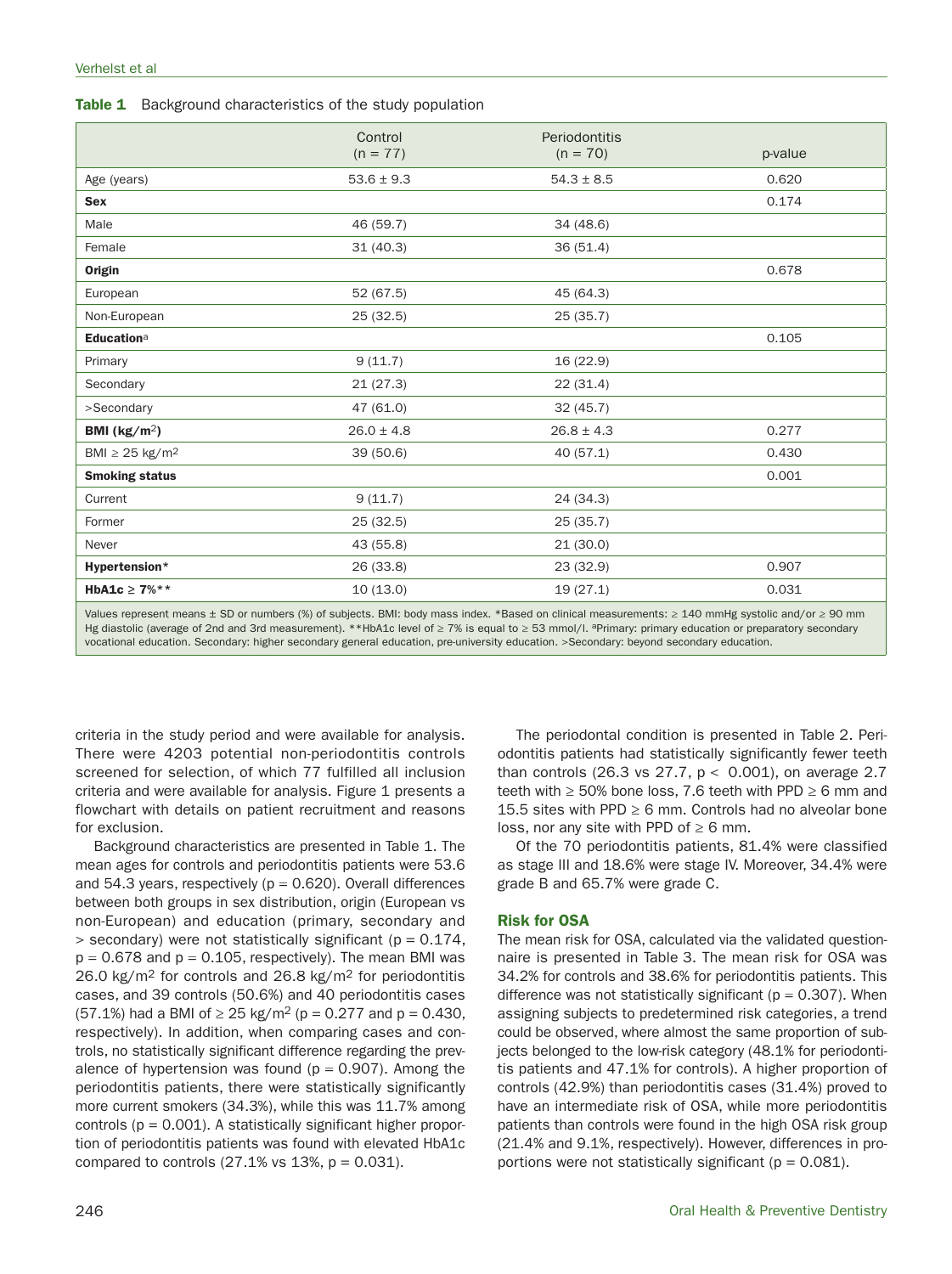**Table 2** Clinical periodontal characteristics of periodontitis patients and controls

|                                                                                                                       | Control<br>$(n = 77)$ | Periodontitis<br>$(n = 70)$ | p-value   |  |  |  |  |
|-----------------------------------------------------------------------------------------------------------------------|-----------------------|-----------------------------|-----------|--|--|--|--|
| # Teeth                                                                                                               | $27.7 \pm 2.2$        | $26.3 \pm 2.6$              | < 0.001   |  |  |  |  |
| # Teeth with $\geq$ 50% bone loss                                                                                     | <b>NA</b>             | $2.7 \pm 3.4$               | NA        |  |  |  |  |
| # Teeth with PPD $\geq 6$ mm                                                                                          | <b>NA</b>             | $7.6 \pm 6.0$               | <b>NA</b> |  |  |  |  |
| # Sites with PPD $\geq 6$ mm                                                                                          | <b>NA</b>             | $15.5 \pm 15.8$             | NA.       |  |  |  |  |
|                                                                                                                       |                       |                             |           |  |  |  |  |
| Stage III<br>Stage IV                                                                                                 | <b>NA</b><br>NA       | 57(81.4)<br>13(18.6)        | NA.<br>NA |  |  |  |  |
|                                                                                                                       |                       |                             |           |  |  |  |  |
| Grade B                                                                                                               | <b>NA</b>             | 24 (34.4)                   | NA.       |  |  |  |  |
| Grade C                                                                                                               | NA                    | 46 (65.7)                   | NA.       |  |  |  |  |
| Values represent means ± standard deviation or number (%) of patients. NA: not applicable; PPD: probing pocket depth. |                       |                             |           |  |  |  |  |

**Table 3** Risk for OSA, determined with the validated OSA risk questionnaire<sup>13</sup> and frequency distributions of subjects in risk categories

|                       | Controls<br>$(n = 77)$ | <b>Periodontitis</b><br>$(n = 70)$ | OR (95% CI)         | p-value |
|-----------------------|------------------------|------------------------------------|---------------------|---------|
| Risk for OSA (%)      | $34.2 \pm 23.3$        | $38.6 \pm 29.7$                    |                     | 0.307   |
| Risk category for OSA |                        |                                    |                     |         |
| Low                   | 37(48.1)               | 33(47.1)                           |                     |         |
| Intermediate          | 33(42.9)               | 22(31.4)                           |                     | 0.081   |
| High                  | 7(9.1)                 | 15(21.4)                           |                     |         |
| Risk for OSA          |                        |                                    |                     |         |
| Not high              | 70 (90.1)              | 55 (78.6)                          |                     |         |
| High <sup>1</sup>     | 7(9.1)                 | 15(21.4)                           | $2.73(1.04 - 7.15)$ | 0.041   |
|                       |                        |                                    |                     |         |

Values represent means ± SD or numbers (%) of subjects. CI: confidence interval; OR: odds ratio; OSA: obstructive sleep apnea. <sup>1</sup>Model 1: adjusted for smoking: OR (95% CI) = 2.72 (1.01 – 7.35); p = 0.049. Model 2: adjusted for elevated HbA1c: OR (95% CI) = 2.24 (0.82 – 6.07); p = 0.114. Model 3: adjusted for smoking and elevated HbA1c: OR (95% Cl) =  $2.08$  (0.74 – 5.82); p = 0.165.

When combining the low and intermediate OSA risk groups to a 'not high risk' group, a statistically significantly higher percentage for a high risk of OSA was observed for periodontitis patients than for controls (21.4% and 9.1%) with an OR of 2.73 (95% CI =  $1.04 - 7.15$ , p = 0.041). After adjusting for smoking, the frequency of periodontitis patients in the high OSA risk category remained statistically significantly increased, compared to the frequency of control subjects (OR<sub>adj</sub> = 2.72, 95% CI<sub>adj</sub> = 1.01–7.35,  $p_{\text{adi}} = 0.049$ ). However, when adjusting for elevated HbA1c, the distribution of periodontitis patients and control subjects in the high OSA risk category lost statistical significance (OR<sub>adj</sub> = 2.24, 95% Cl<sub>adj</sub> = 0.82–6.07, p<sub>adj</sub> = 0.114). Again, when we adjusted for both smoking and elevated HbA1c, the frequencies of periodontitis patients and nonperiodontitis subjects in the high risk category were not statistically significantly different (OR<sub>adi</sub> = 2.08, 95% Cl<sub>adi</sub>  $0.74 - 5.82$ ,  $p_{\text{adi}} = 0.165$ ).

## **DISCUSSION**

In this pilot study, the risk of OSA was assessed in periodontitis patients and in non-periodontitis controls. Based on the outcomes of the validated questionnaire employed, the frequency of a high risk for OSA was statistically significantly higher in periodontitis patients than among controls. To date, only limited research on a possible association between OSA and periodontitis has been done. So far, several studies have described the prevalence of periodontitis in an already diagnosed OSA population, whereas the reverse – the prevalence of OSA in periodontitis patients – has not yet been investigated.<sup>7</sup> Some studies found a (weak) association between periodontitis and  $OSA$ ,  $1,16,34$ while one study could not confirm this suggested relationship.24 Nevertheless, in a meta-analysis of four studies, a statistically significant association between OSA and periodontitis was revealed, with an OR of 1.65 (95% CI 1.11 –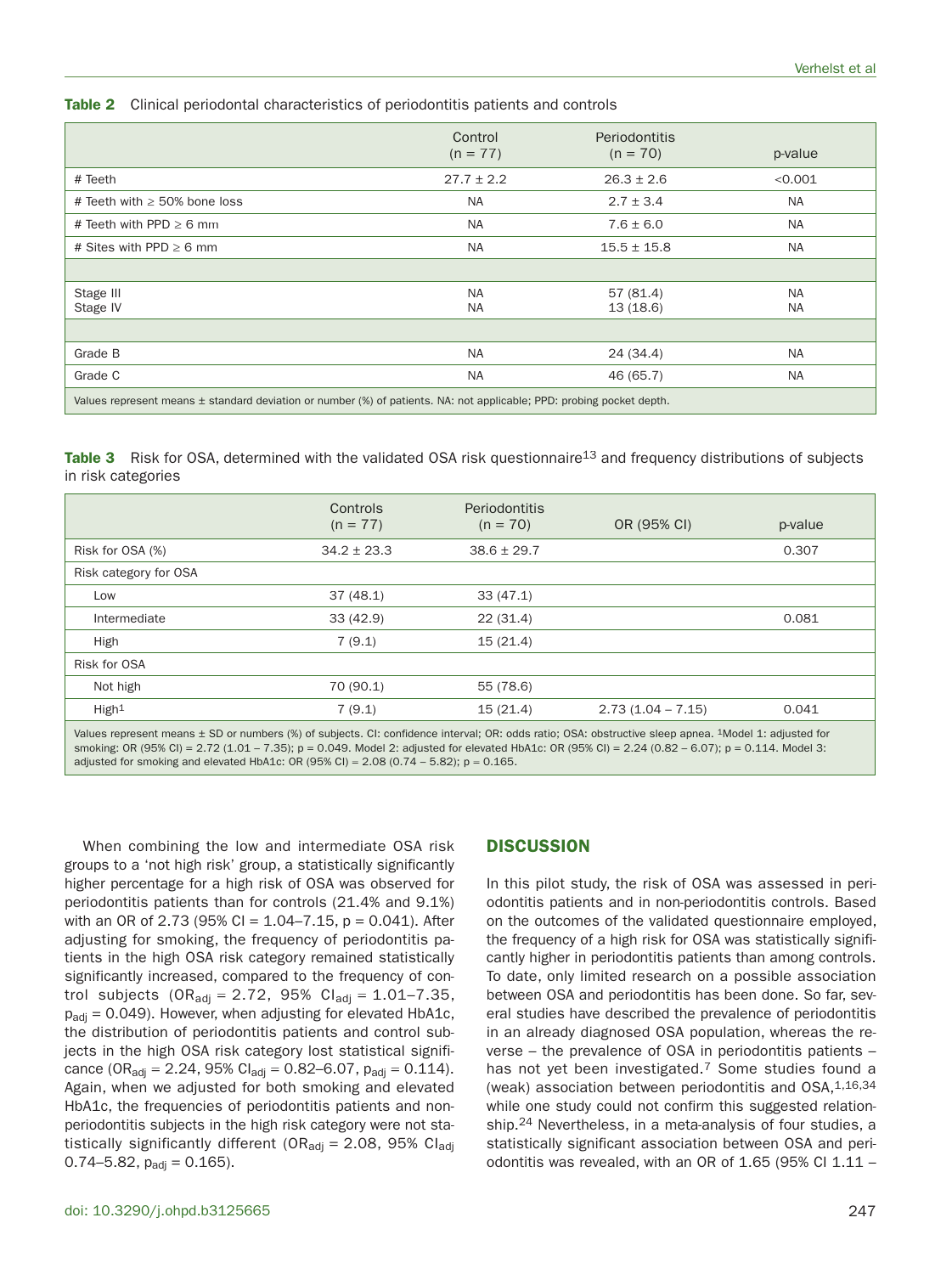2.46) for OSA in periodontitis patients,<sup>3</sup> although it was stated that due to extensive heterogeneity more studies are needed. We are the first to report that severe periodontitis patients (stage  $\geq$  III) may have a high risk of OSA.

One of the limitations of the study is that the main finding – periodontitis patients more often had a "high risk" for OSA – is based on 15 out of 70 periodontitis patients vs 7 out of 77 controls. Therefore, the current study must be considered a pilot study and further confirmational research is needed. Secondly, our study did not aim to diagnose OSA. Polysomnography is the golden standard for diagnosing OSA. Nevertheless cheaper and less time-consuming alternatives, such as validated questionnaires, can be of added value in pre-selecting potential cases or for excluding those without OSA. Thus, the current questionnaire was developed as a screening tool and risk estimator.<sup>13</sup> The questionnaire was validated in a Dutch population of healthy blue- and white-collar workers. For the current study's investigation of a possible association between periodontitis and OSA, we only used the questionnaire to assess the risk for OSA. With an overall specificity of 90.1% and 95.5% for the high OSA risk group, <sup>13</sup> this questionnaire is very well applicable in a clinical dental context. Nevertheless, another limitation may be that all patients and controls were recruited from a university setting and the generalisability is currently unknown.

In the current study, smoking was not a statistically significant potential confounder associated with high risk of OSA in periodontitis patients. Earlier studies noted that it was still unclear whether smoking per se is a risk factor for OSA.10,20 On the other hand, elevated HbA1c was a statistically significant confounding factor in the finding of high risk of OSA in periodontitis patients. The association between OSA and diabetes has been found before.<sup>32</sup> Interestingly, having OSA may lead to a higher prevalence of diabetes. However, the underlying mechanisms are poorly understood and the relationship is suggested to be bi-directional.8

A recent narrative review linked reduced immune function with sleep disorders.<sup>6</sup> Despite the fact that most of the possible mechanisms remain (partly) unclear, it was stated that the immune system and sleep are bi-directionally related and influenced by each other. Moreover, a number of medications for the treatment of various diseases may have sleep-disturbing effects, thereby potentially decreasing the immune-supportive effects of sleep. $6$  In a study conducted among 574 university students to investigate their perceived immune status, it appeared that sleep apnea was significantly associated with a weakened immune system.<sup>11</sup>

Due to the fact that several co-morbidities, including periodontitis, are associated with OSA, it can have a major impact on the individual's life in terms of health as well as socioeconomic aspects.<sup>21</sup> It is clear that adequate treatment may reduce the consequences of sleep apnea. However, if socially and economically significant reductions in morbidity, mortality and social impact are to be achieved, early disease identification and management are needed. Therefore, evaluation of a general screening and diseasemanagement programme is a prerequisite.<sup>21</sup> From this per-

spective, screening by means of a questionnaire among periodontitis patients in a dental practice or in a periodontology referral practice, could be useful for early detection and, as a consequence, result in earlier diagnosis and treatment, with less co-morbidities, less socioeconomic impact and an improved quality of life for patients.

## **CONCLUSION**

In the current pilot study, periodontitis patients were found to more often have a high risk for OSA than non-periodontitis controls. Within the limitations of the current study, our findings suggest that screening for the risk of OSA among periodontitis patients can be of added value to prevent major co-morbidities associated with OSA and thereby contribute to general health.

#### **REFERENCES**

- 1. Ahmad NE, Sanders AE, Sheats R, Brame JL, Essick GK. Obstructive sleep apnea in association with periodontitis: a case-control study. J Dent Hyg 2013;87:188–199.
- 2. American Academy of Sleep Medicine Task Force. Sleep-related breathing disorders in adults: recommendations for syndrome definition and measurement techniques in clinical research. The Report of an American Academy of Sleep Medicine Task Force. Sleep 1999;22:667–689.
- Al-Jewair, TS, Al-Jasser R, Almas K. Periodontitis and obstructive sleep apnea's bidirectional relationship: a systematic review and meta-analysis. Sleep Breath 2015;19:1111–1120.
- Bartold PM, Van Dyke TE. An appraisal of the role of specific bacteria in the initial pathogenesis of periodontitis. J Clin Periodontol 2019;46:6–11.
- 5. Benjafield AV, Ayas NT, Eastwood PR, Heinzer R, Ip M, Morrell MJ, et al. Estimation of the global prevalence and burden of obstructive sleep apnoea: a literature-based analysis. Lancet Respir Med 2019;7:687–698.
- 6. Besedovsky L, Lange T, Haack M. The sleep-immune crosstalk in health and disease. Physiol Rev 2019;99:1325–1380.
- 7. Billings ME. Putting some teeth into it: connecting periodontitis with sleep apnea. Sleep 2015;38:1153–1154.
- 8. Chattu VK, Chattu SK, Burman D, Spence DW, Pandi-Perumal SR. The interlinked rising epidemic of insufficient sleep and diabetes mellitus. Healthcare (Basel) 2019;7. doi:10.3390/healthcare7010037
- Crinion SJ, Ryan S, McNicholas WT Obstructive sleep apnoea as a cause of nocturnal nondipping blood pressure: recent evidence regarding clinical importance and underlying mechanisms. Eur Respir J 2017;49.
- 10. Deleanu OC, Pocora D, Mihalcuta S, Ulmeanu R, Zaharie AM, Mihaltan FD. Influence of smoking on sleep and obstructive sleep apnea syndrome. Pneumologia 2016;65:28–35.
- 11. Donners AA, Tromp MD, Garssen J, Roth T, Verster JC. Perceived immune status and sleep: a survey among Dutch Students. Sleep Disorders 2015; 721607.
- 12. Eijsvogel MM, Schimsheimer RJ, Vos PJE, de Vries N, Raats CJI, Trooster R. Richtlijn diagnostiek en behandeling van het obstructieveslaapapneusyndroom bij volwassenen. 2009.
- 13. Eijsvogel MM, Wiegersma S, Randerath W, Verbraecken J, Wegter-Hilbers E, van der Palen J. Obstructive sleep apnea syndrome in company workers: development of a two-step screening strategy with a new questionnaire. J Clin Sleep Med 2016;12:555–564.
- 14. Eke PI, Page RC, Wei L, Thornton-Evans G, Genco RJ. Update of the case definitions for population-based surveillance of periodontitis. J Periodontol 2012;83:1449–1454.
- 15. Filtness AJ, Reyner LA, Horne JA. One night's CPAP withdrawal in otherwise compliant OSA patients: marked driving impairment but good awareness of increased sleepiness. Sleep Breath 2012;16:865–871.
- 16. Gamsiz-Isik H, Kiyan E, Bingol Z, Baser U, Ademoglu E, Yalcin F. Does obstructive sleep apnea increase the risk for periodontal disease? A casecontrol study. J Periodontol 2017;88:443–449.
- 17. Garcia-Rio F, Alonso-Fernandez A, Armada E, Mediano O, Lores V, Rojo B, et al. CPAP effect on recurrent episodes in patients with sleep apnea and myocardial infarction. Int J Cardiol 2013;168:1328–1335.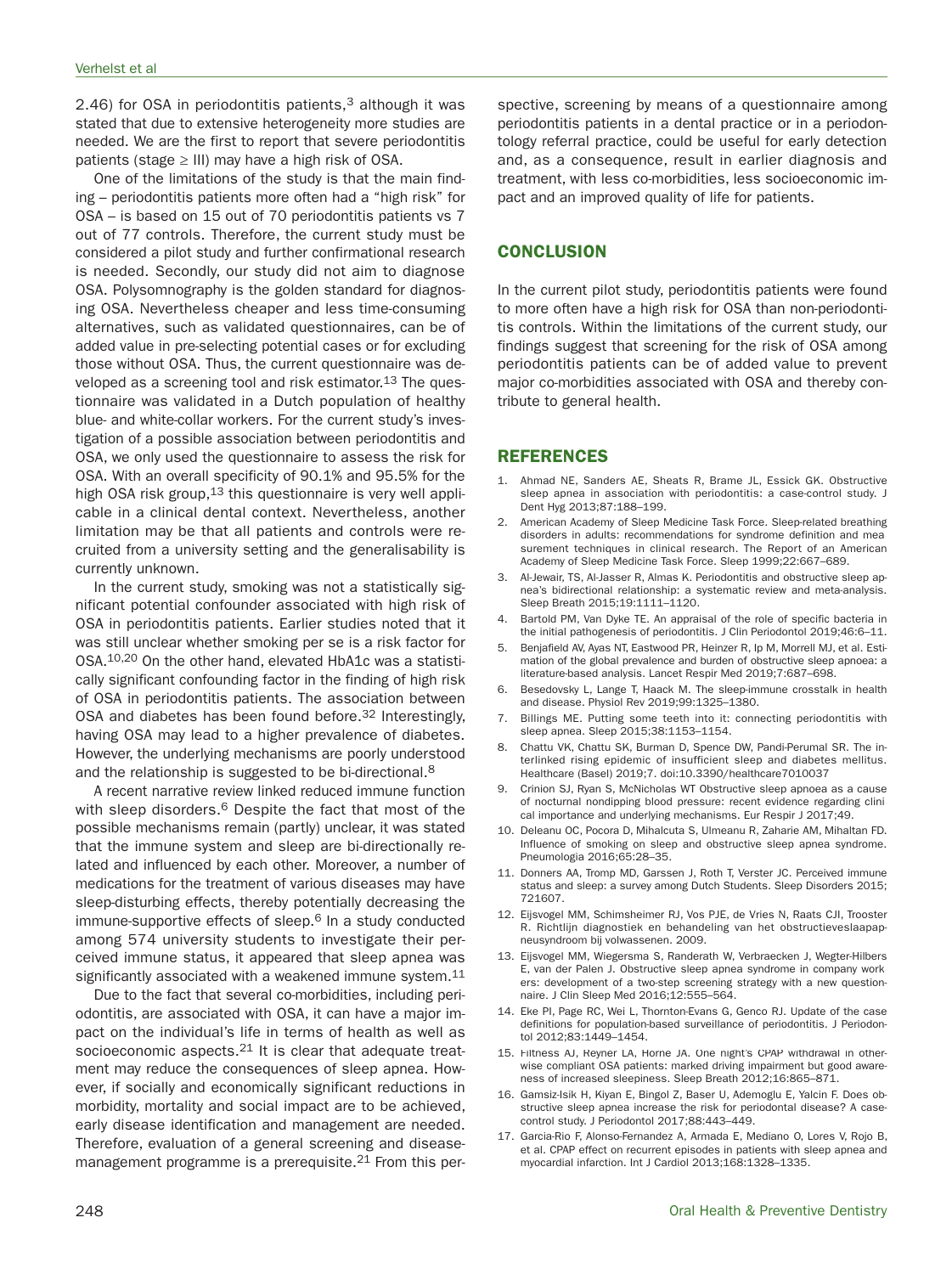- 18. Gottlieb DJ, Yenokyan G, Newman AB, O'Connor GT, Punjabi NM, Quan SF, et al). Prospective study of obstructive sleep apnea and incident coronary heart disease and heart failure: the sleep heart health study. Circulation 2010;122:352–360.
- 19. Heinzer R, Vat S, Marques-Vidal P, Marti-Soler H, Andries D, Tobback N, et al. Prevalence of sleep-disordered breathing in the general population: the HypnoLaus study. Lancet Respir Med 2015;3:310–318.
- 20. Hoffstein V. Relationship between smoking and sleep apnea in clinic population. Sleep 2002;25:519–524.
- 21. Jennum P, Kjellberg J. Health, social and economical consequences of sleep-disordered breathing: a controlled national study. Thorax 2011;66: 560–566.
- 22. Kendzerska T, Gershon AS, Hawker G, Tomlinson G, Leung RS. Obstructive sleep apnea and incident diabetes. A historical cohort study. Am J Respir Crit Care Med 2014;190:218–225.
- 23. Kerner NA, Roose SP. Obstructive sleep apnea is linked to depression and cognitive impairment: evidence and potential mechanisms. Am J Geriatr Psychiatr 2016;24:496–508.
- 24. Loke W, Girvan T, Ingmundson P, Verrett R, Schoolfield J, Mealey BL. Investigating the association between obstructive sleep apnea and periodontitis. J Periodontol 2015;86:232–243.
- 25. Loos BG, Papantonopoulos G, Jepsen S, Laine ML. What is the contribution of genetics to periodontal risk? Dent Clin North Am 2015;59:761–780.
- 26. Loos BG, Van Dyke TE. The role of inflammation and genetics in periodontal disease. Periodontol 2000 2020;83;26–39.
- 27. Mukherjee S, Galgali SR. Obstructive sleep apnea and periodontitis: A cross-sectional study. Indian J Dent Res 2021;32:44–50.
- 28. Papapanou PN, Sanz M, Buduneli N, Dietrich T, Feres M, Fine DH, et al. Periodontitis: Consensus report of workgroup 2 of the 2017 World Workshop on the Classification of Periodontal and Peri-Implant Diseases and Conditions. J Periodontol 2018;89(suppl 1):S173–S182.
- 29. Peker Y, Hedner J, Norum J, Kraiczi H, Carlson J. Increased incidence of cardiovascular disease in middle-aged men with obstructive sleep apnea: a 7-year follow-up. Am J Respir Crit Care Med 2002;166:159–165.
- 30. Peppard PE, Young T, Palta M, Dempsey J, Skatrud J. Longitudinal study of moderate weight change and sleep-disordered breathing. JAMA 2000; 284:3015–3021.
- 31. Pihlstrom BL, Michalowicz BS, Johnson NW. Periodontal diseases. Lancet 2005;366(9499):1809–1820.
- 32. Punjabi NM, Shahar E, Redline S, Gottlieb DJ, Givelber R, Resnick HE. Sleep-disordered breathing, glucose intolerance, and insulin resistance: the Sleep Heart Health Study. Am J Epidemiol 2004;160:521–530.
- 33. Sanz M, Ceriello A, Buysschaert M, Chapple I, Demmer RT, Graziani F, et al. Scientific evidence on the links between periodontal diseases and diabetes: Consensus report and guidelines of the joint workshop on periodontal diseases and diabetes by the International diabetes Federation and the European Federation of Periodontology. Diabetes Res Clin Pract 2018;137:231–241.
- 34. Seo WH, Cho ER, Thomas RJ, An SY, Ryu JJ, Kim H, et al. The association between periodontitis and obstructive sleep apnea: a preliminary study. J Periodontal Res 2013;48:500–506.
- 35. Teeuw WJ, Kosho MX, Poland DC, Gerdes VE, Loos BG. Periodontitis as a possible early sign of diabetes mellitus. BMJ Open Diabetes Res Care 2017;5:e000326.
- 36. van 't Riet E, Alssema M, Rijkelijkhuizen JM, Kostense PJ, Nijpels G, Dekker JM. Relationship between A1C and glucose levels in the general Dutch population: the new Hoorn study. Diabetes Care 2010;33:61–66.
- 37. von Elm E, Altman DG, Egger M, Pocock SJ, Gotzsche PC, Vandenbroucke JP. The strengthening the reporting of observational studies in epidemiology (STROBE) statement: guidelines for reporting observational studies. PLoS Med, 2007;4:e296.
- 38. Young T, Palta M, Dempsey J, Skatrud J, Weber S, Badr S. The occurrence of sleep-disordered breathing among middle-aged adults. N Engl J Med 1993;328:1230–1235.
- 39. Young T, Shahar E, Nieto FJ, Redline S, Newman AB, Gottlieb DJ, Samet JM. Predictors of sleep-disordered breathing in community-dwelling adults: the Sleep Heart Health Study. Arch Intern Med 2002;162:893–900.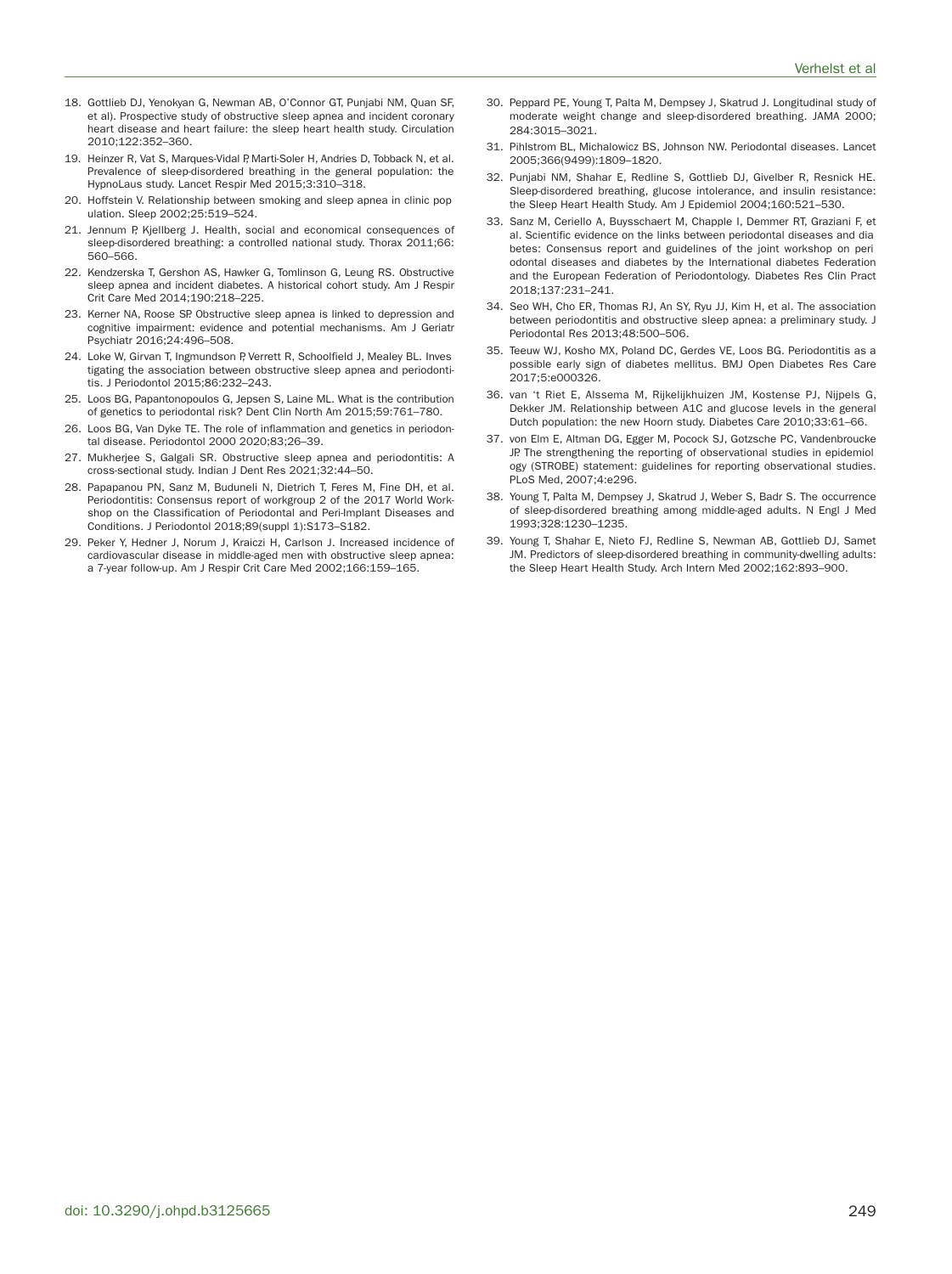# **Supplement 1: Validated questionnaire on the risk of osa, as used in the current study13**

This questionnaire contains questions about your health, your sleep and your well-being

It's important to answer all questions, even if they seem similar. All answers are needed to calculate your risk for sleep apnea!

The questionnaire starts with some general questions about you and your health.

What is your age?

What gender are you?

What is your weight?

What is your height?

What is the circumference of your neck in cm?

Do you have an increased blood pressure? Yes No Don't know

# **Questions 3–8 are about your well-being, your functioning and possible fatigue. Please circle the best fitting answer.**

How often do you get up, feeling you are tired and have not had enough sleep? Almost every day 3-4 times a week 1-2 times a week 1-2 times a month Never or very rarely

When you are awake, do you often feel tired, not rested or not alert? Almost every day 3-4 times a week 1-2 times a week 1-2 times a month Never or very rarely

Do you often feel tired, not rested or sleepy during the day? Yes No

Sense of well-being during the day Normal Slightly decreased Markedly decreased Very decreased Functioning (physical and mental) during the day Normal Slightly decreased Markedly decreased Very decreased

Sleepiness during the day None Mild Considerable Intense

# **Questions 9–14 are about your sleep and about snoring.**

Do you snore? Yes No Don't know

When you snore, is this: Slightly louder than breathing? The same volume as talking? Louder than talking? Very loud – can be heard in adjacent rooms?

Do you snore loudly (louder than talking and loud enough to be heard through closed doors)? Yes No

How often do you snore? Almost every day 3-4 times a week 1-2 times a week 1-2 times a month Never or very rarely

Has your snoring ever disturbed other people? Yes No Don't know